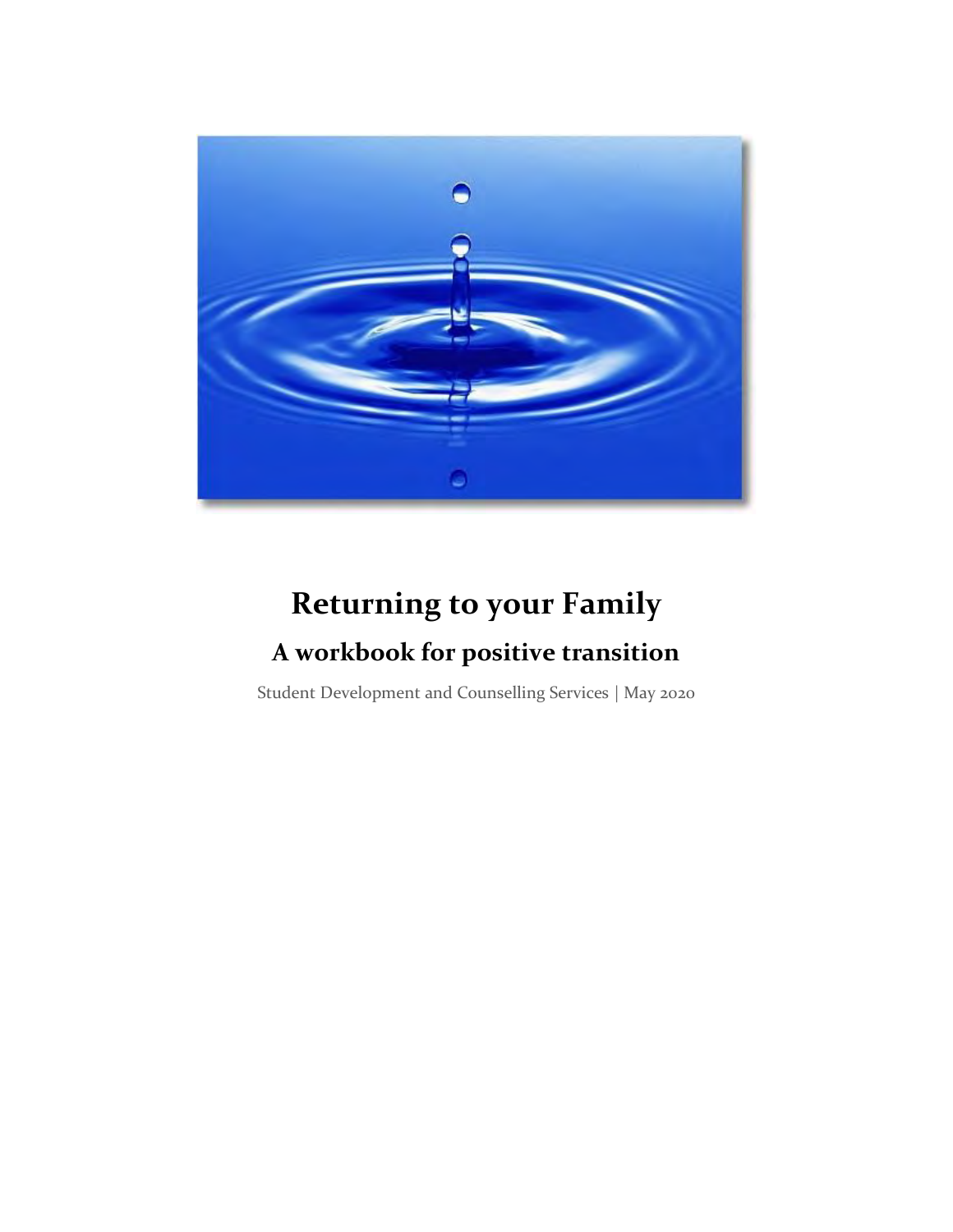This resource was developed by Student Development and Counselling Services (SDC) to support the many students undergoing the significant transition of returning to live with their families due to the coVID-19 pandemic. This also includes students who now find themselves spending most of their time at home with their families, now that classes are held online, and they can no longer study on campus. We wanted to acknowledge the significant disruption and upheaval you are facing by being forced to change your living circumstances and day-to-day habits so abruptly. There are implications for you on many levels of your wellbeing and we are here to support you.

Our hope is that the exercises in this workbook will act as a guide as you navigate your necessary process of adjustment. Incorporating these exercises into your daily life will support you to transition with more self-awareness, skill, and likely positive outcomes such as learning about how to apply your strengths to meet challenging demands. We recognize that no one asked for these changes to occur, but we are hopeful the resiliency of our students can be discovered and activated during this challenging time.

This workbook is designed for students facing these challenges, but we know these challenges can also worsen or create harmful circumstances for individuals. If you are concerned about the risk of family violence or note that you, your family member, or the family generally has become violent, aggressive, and/or highly conflictual, it's important to get external support so your family can create new family patterns and to ensure all members are supported. At the end of this workbook, you will find a resource list so you can easily find the support you need.

With warm regards,

Student Development and Counselling Services Team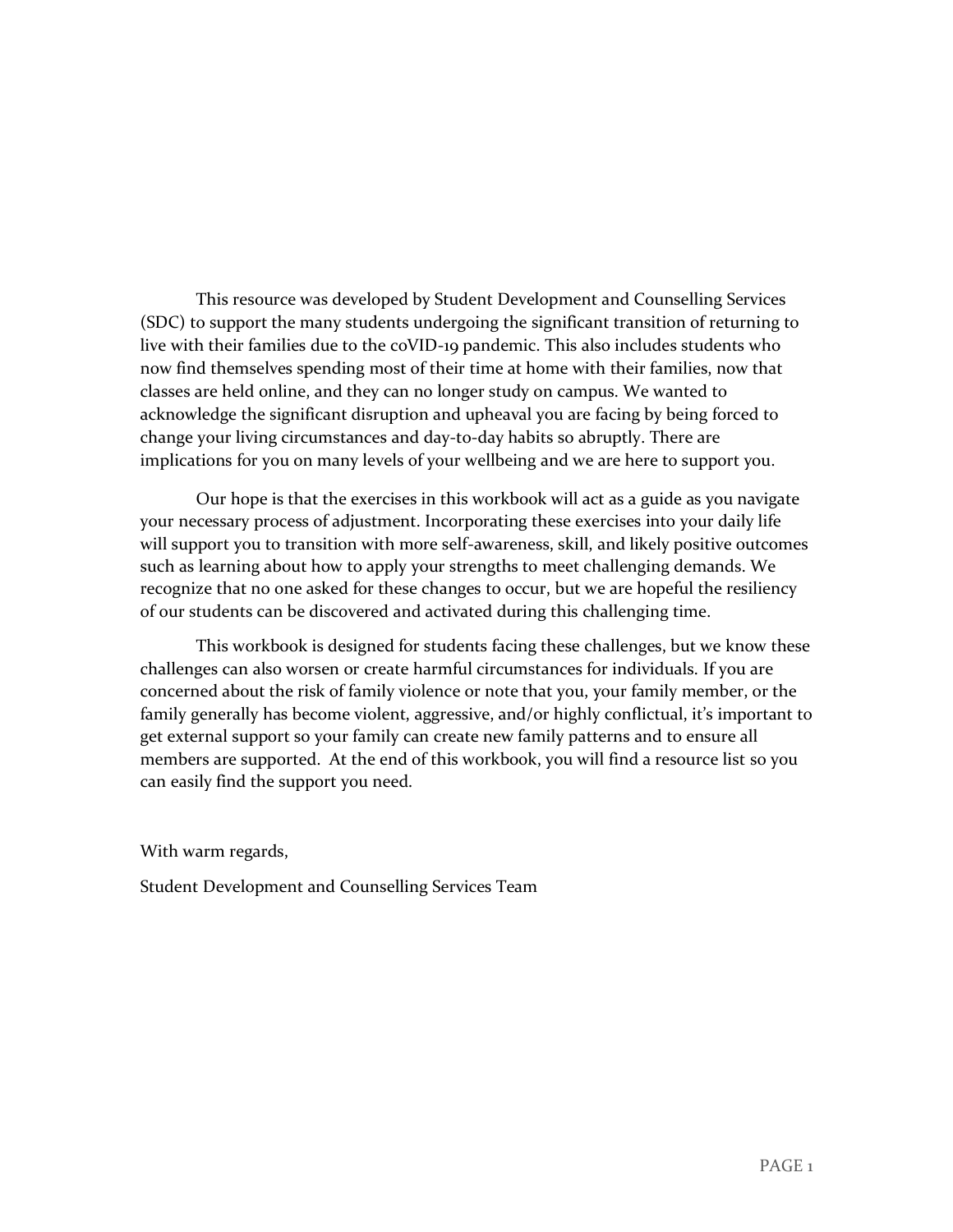We've heard from many students we serve that returning home has been a huge challenge and we've listened by creating this resource. Below, you will find some key ideas about what to expect during this transition, space to reflect upon what's been challenging as well as surprising, and some specific strategies for healthy coping. The ideas in this workbook reflect the spirit of focusing on what is within your control and making active changes.

### A Note about Change and Transition

- **Change is something that happens to us**, such as an external event like starting school or a new job, moving, changing jobs, having a baby, the ending of a relationship, etc.
- In contrast, **transition is what happens internally** as we they go through change. It is a process that unfolds over time. While change can happen abruptly, transition is much slower.
- It takes time to adjust and adapt to what changes will mean in terms of our daily lives. William Bridges is a change management expert who researched and wrote about how individuals respond to changes in their workplace. You can find more information in the following book: *The Way of Transition* by William Bridges, published in 2001 by Da Capo Press.

### Key points to remember as you navigate your current transition

- There is a period of adjustment that happens for everyone. It may be longer or shorter for some folks compared to others, but it will happen none-the-less.
- You will feel some discomfort during this process of adjustment. There may be confusion as you try to figure out routines and what works best, and stress as you navigate everyone's emotions without much separation or even personal space.
- It is okay to feel sad because the life you had designed has to be put on hold.
- It is normal for old patterns of relating to resurface, especially at first. You may feel like you are taking steps backwards but trust that is part of a regression phase that is temporary.
- Having had time separate and apart from your family, it's likely your perspective has changed. Using your increased awareness, you can now take steps to impact the environment you live in, as well as use strategies to better regulate your own emotions. Typical feelings that can come up as you make your way through your transition back home are outlined next.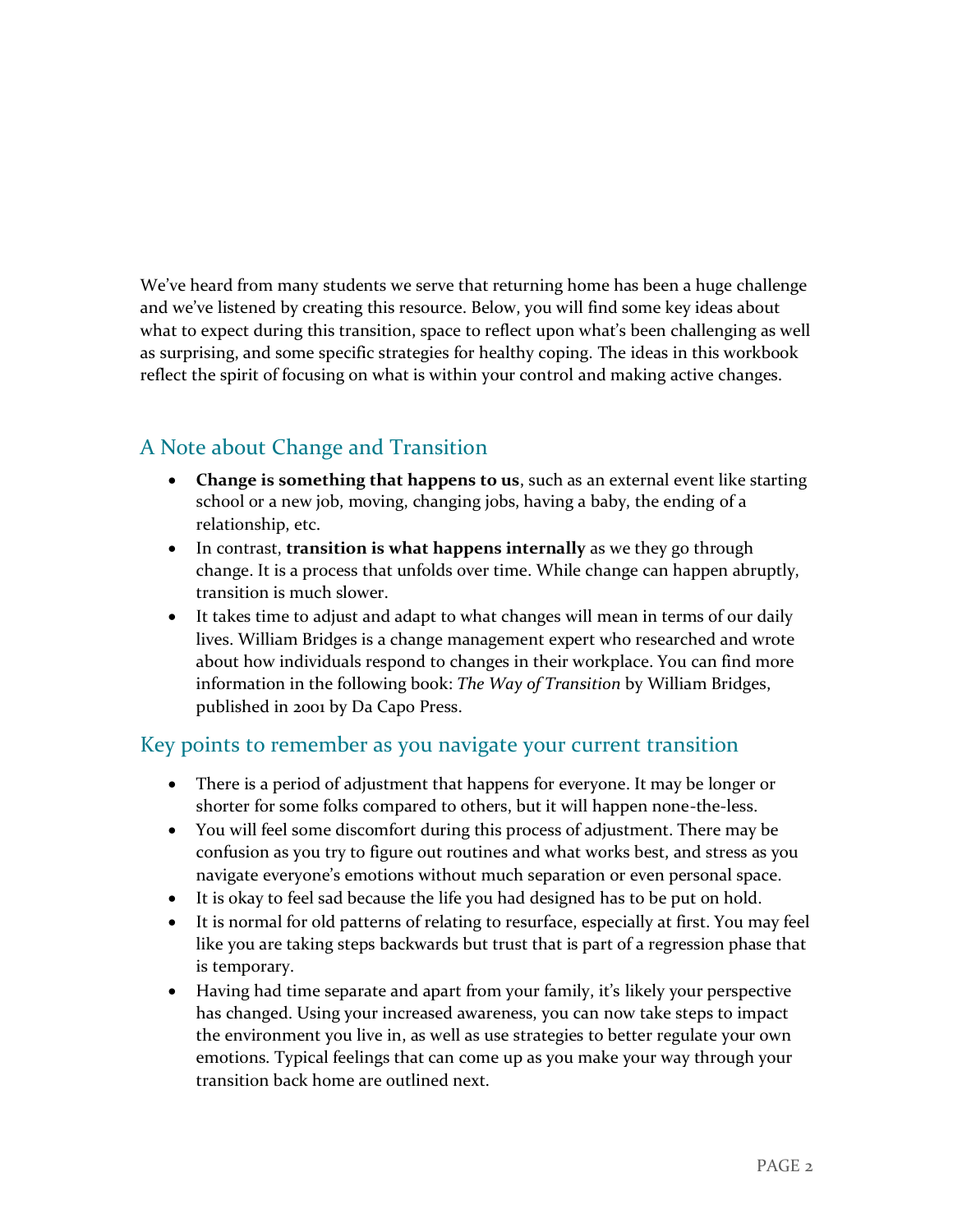### FEELINGS THAT OFTEN ACCOMPANY TRANSITION:

- Fear and worry in anticipation of the transition as well as throughout the transition. You might also find you are excited and/or nervous about your next steps or how this might impact your goals moving forward.
- Frustration and anger at the situation.
- Overall uneasiness and apprehension as you try to "settle in" to your new situation and establish a new routine.
- If you've moved back into the family home, it's common to feel a sense of shame and guilt for the necessity of this choice. You may be showing this by finding ways to act out your strong desire to financially contribute or "earn your keep," or by trying to "stay out of the way" of the family, or so many other ways.
	- o Can you think of an example of this behavior that you see occurring for yourself?
- If you've had family move in with you, it's also common to feel cramped in your space, and a need to reclaim some space. You might find yourself annoyed or irritated at the change to your own routine as you adjust to your family members' presence.

Note that everyone in the home will be adjusting and getting used to each other's presence. Everyone has their own way of coping with transitions and sometimes, it can be helpful to consider how you have dealt with them before. Transitions are generally the process of the ending of one thing and the starting of something new.

For example, choosing to attend post-secondary education can lead to a big transition, regardless of whether you were coming from high school or a full-time working life or completely different circumstances altogether. This is one transition that can help you identify how you "do" transition.

Using the above example or another one of your choice, answer the following questions to help you clarify how you cope with and manage transitions.

\_\_\_\_\_\_\_\_\_\_\_\_\_\_\_\_\_\_\_\_\_\_\_\_\_\_\_\_\_\_\_\_\_\_\_\_\_\_\_\_\_\_\_\_\_\_\_\_\_\_\_\_\_\_\_\_\_\_\_\_\_\_\_\_\_\_\_\_\_\_\_\_ \_\_\_\_\_\_\_\_\_\_\_\_\_\_\_\_\_\_\_\_\_\_\_\_\_\_\_\_\_\_\_\_\_\_\_\_\_\_\_\_\_\_\_\_\_\_\_\_\_\_\_\_\_\_\_\_\_\_\_\_\_\_\_\_\_\_\_\_\_\_\_\_ \_\_\_\_\_\_\_\_\_\_\_\_\_\_\_\_\_\_\_\_\_\_\_\_\_\_\_\_\_\_\_\_\_\_\_\_\_\_\_\_\_\_\_\_\_\_\_\_\_\_\_\_\_\_\_\_\_\_\_\_\_\_\_\_\_\_\_\_\_\_

\_\_\_\_\_\_\_\_\_\_\_\_\_\_\_\_\_\_\_\_\_\_\_\_\_\_\_\_\_\_\_\_\_\_\_\_\_\_\_\_\_\_\_\_\_\_\_\_\_\_\_\_\_\_\_\_\_\_\_\_\_\_\_\_\_\_\_\_\_\_\_\_ \_\_\_\_\_\_\_\_\_\_\_\_\_\_\_\_\_\_\_\_\_\_\_\_\_\_\_\_\_\_\_\_\_\_\_\_\_\_\_\_\_\_\_\_\_\_\_\_\_\_\_\_\_\_\_\_\_\_\_\_\_\_\_\_\_\_\_\_\_\_\_\_ \_\_\_\_\_\_\_\_\_\_\_\_\_\_\_\_\_\_\_\_\_\_\_\_\_\_\_\_\_\_\_\_\_\_\_\_\_\_\_\_\_\_\_\_\_\_\_\_\_\_\_\_\_\_\_\_\_\_\_\_\_\_\_\_\_\_\_\_\_

- 1. What made this transition stressful for me?
- 2. What helped me manage my stress during this transition? Why was it helpful?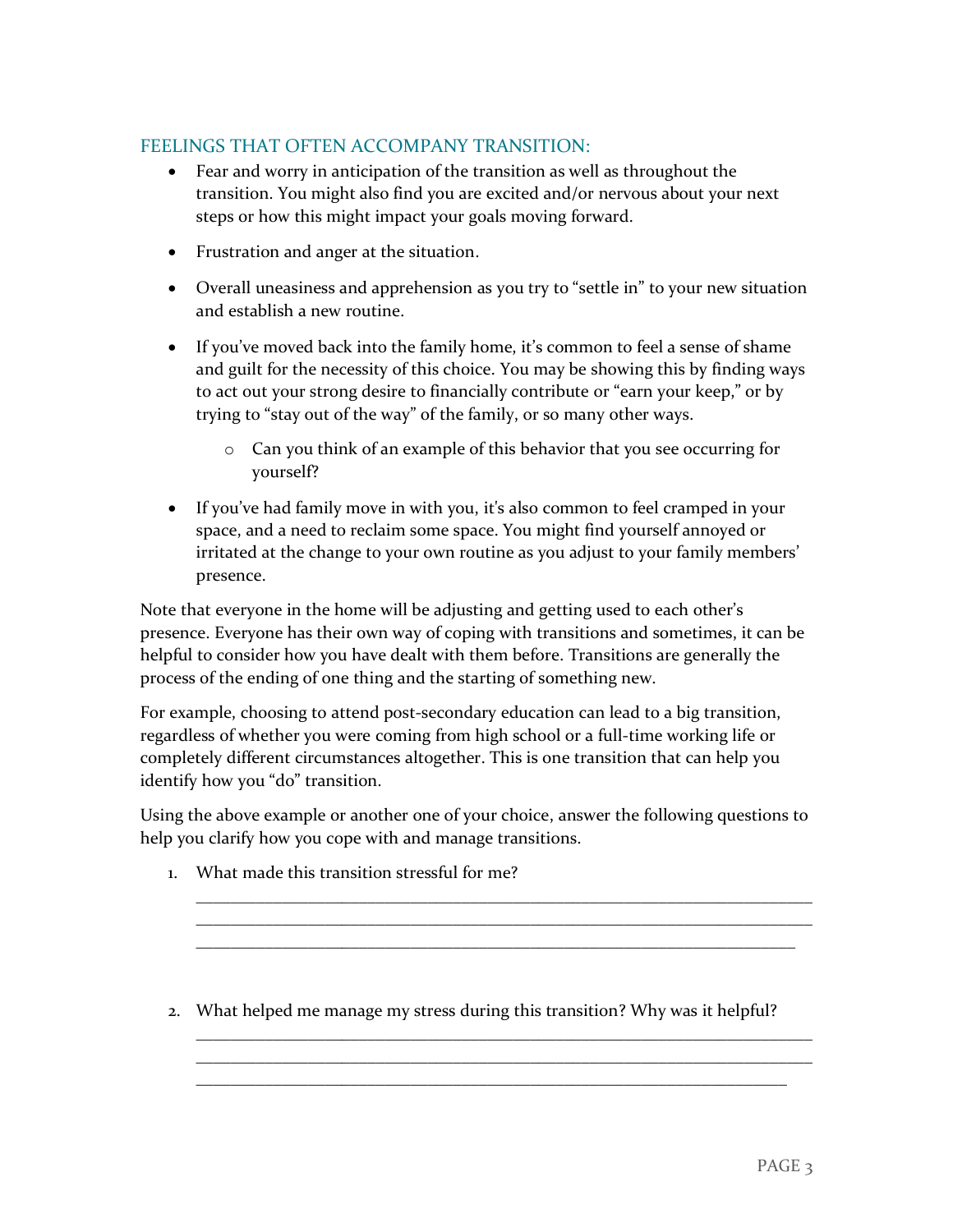3. What didn't help me manage my stress during this transition? Why was it not helpful?

 $\overline{\phantom{a}}$ 

4. What do I want to try again to help me in my transition in living with family again? What do I want to avoid doing again?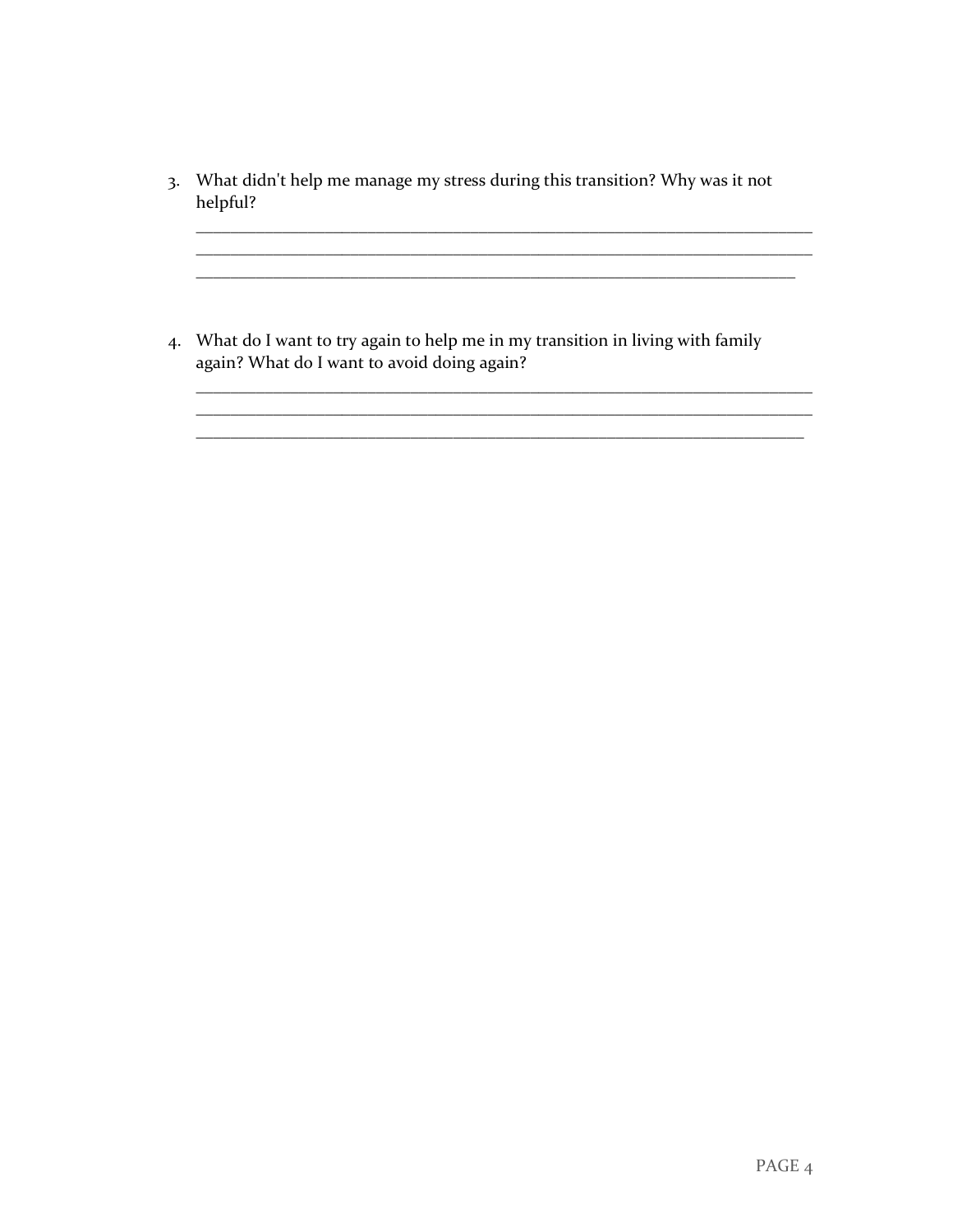## Regulating your Emotions

As everyone in your household works through their own adjustment, it's likely there will be tension filled moments. It's important to put effort into defusing tension before it escalates into conflict.

• Try tracking your emotional temperature often throughout the day. Use a rating scale, such as the one pictured below, from  $1$  (calm and regulated) to 10 (highly reactive, easily bothered, upset) to track how you feel at different points throughout the day.

1 2 3 4 5 6 7 8 9 10

- o Observe key signs you notice that signal you're getting escalated. For example, do you notice your heart rate increasing? Has your breathing become shortened and shallower? Do you feel warmer? Are you restless?
- o Think of these **physical sensations as wise messengers**; there's no need to feel badly for experiencing them. The trick is to notice and do something in the moment to calm yourself. You can drink a glass of water, get fresh air, take a break from your task, walk around, etc. Interrupt the emotion by noticing what is happening in your body and doing something different.
- Anger is often described as a **growing emotion** and it will help you to know a physiological response takes place when anger starts to show up. It's most effective to acknowledge early signs of anger (irritation, annoyance, frustration, etc.) versus pretending they aren't happening.
- Be aware of the **anger monologue!** Since anger grows, without outside feedback a small irritation can turn into a major violation quickly. Anger often does alert us when something isn't working well but speaking from raw anger often doesn't allow us to get our message across effectively.
- If you find yourself mentally going to the past to tally up previous similar incidents or thinking your family member "always does this" or "never does that", do what you need to do to bring your emotional temperature down into a safer range. Take a break from anger by engaging in a temporary distracting activity to help you interrupt the growth and to help you get your message across clearly.

What effective strategies do you know personally work for you to bring your body to a state of calm quickly? List them below.

\_\_\_\_\_\_\_\_\_\_\_\_\_\_\_\_\_\_\_\_\_\_\_\_\_\_\_\_\_\_\_\_\_\_\_\_\_\_\_\_\_\_\_\_\_\_\_\_\_\_\_\_\_\_\_\_\_\_\_\_\_\_\_\_\_\_\_\_\_\_\_\_\_\_\_\_\_\_ \_\_\_\_\_\_\_\_\_\_\_\_\_\_\_\_\_\_\_\_\_\_\_\_\_\_\_\_\_\_\_\_\_\_\_\_\_\_\_\_\_\_\_\_\_\_\_\_\_\_\_\_\_\_\_\_\_\_\_\_\_\_\_\_\_\_\_\_\_\_\_\_\_\_\_\_\_\_ \_\_\_\_\_\_\_\_\_\_\_\_\_\_\_\_\_\_\_\_\_\_\_\_\_\_\_\_\_\_\_\_\_\_\_\_\_\_\_\_\_\_\_\_\_\_\_\_\_\_\_\_\_\_\_\_\_\_\_\_\_\_\_\_\_\_\_\_\_\_\_\_\_\_\_\_\_\_ \_\_\_\_\_\_\_\_\_\_\_\_\_\_\_\_\_\_\_\_\_\_\_\_\_\_\_\_\_\_\_\_\_\_\_\_\_\_\_\_\_\_\_\_\_\_\_\_\_\_\_\_\_\_\_\_\_\_\_\_\_\_\_\_\_\_\_\_\_\_\_\_\_\_\_\_\_\_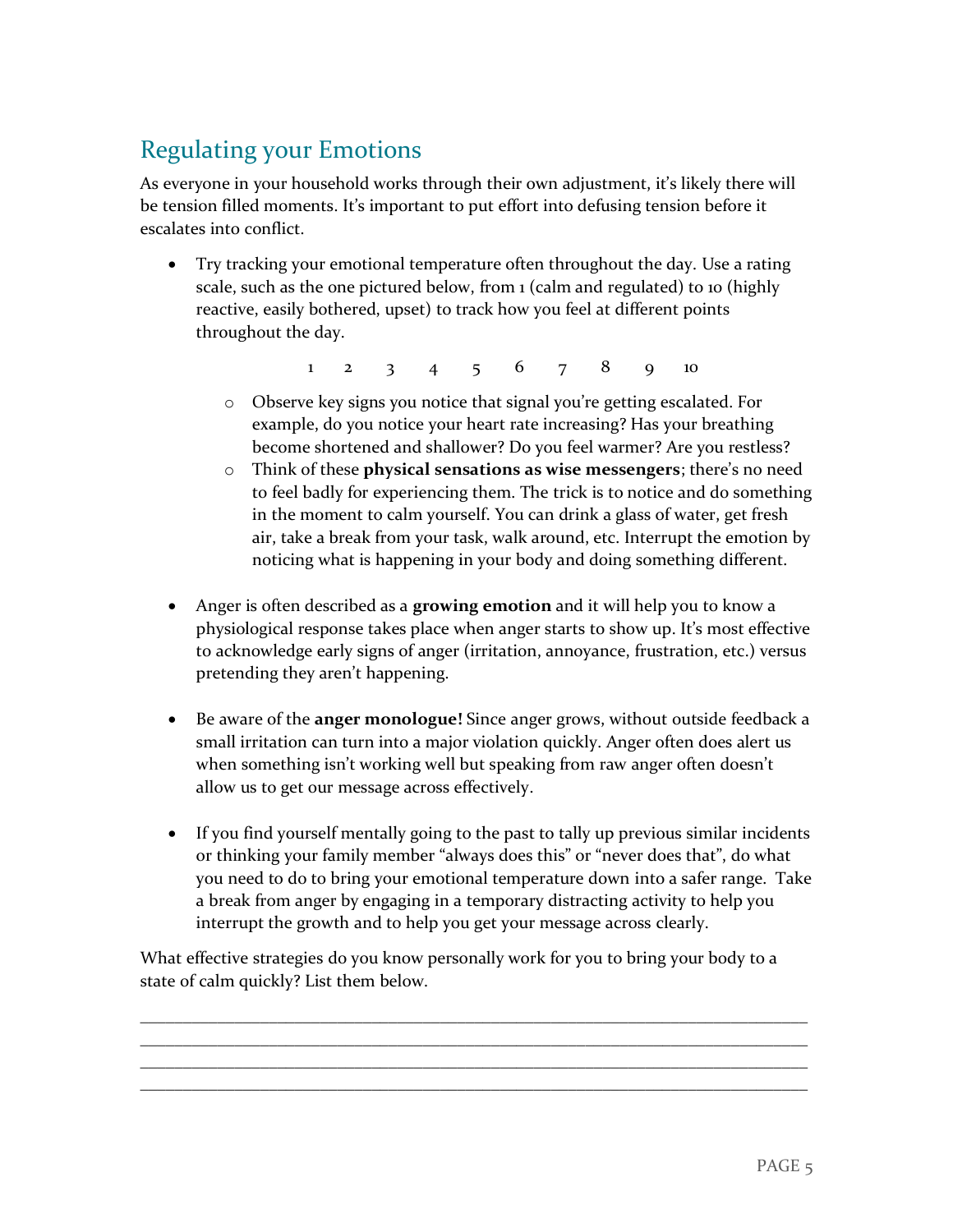### PAYING ATTENTION TO HOW WE COMMUNICATE

In addition to regulating your emotions, it's also helpful to run your verbal statements through a filter prior to speaking, almost like you would spell check an email before you hit "send". At first this may seem awkward and slow down conversation as you learn to do it well. But it can prevent the hurt feelings and likely repair work necessary if you don't give some prior consideration to what you're about to say when an interaction is becoming tense and heated.

The following infographic provides an outline of steps to follow to allow you to more carefully consider your words prior to speaking. It also highlights key communication skills that promote thriving relationships – skills that help keep you focused on the impact of your words on another person and on the relationship between you.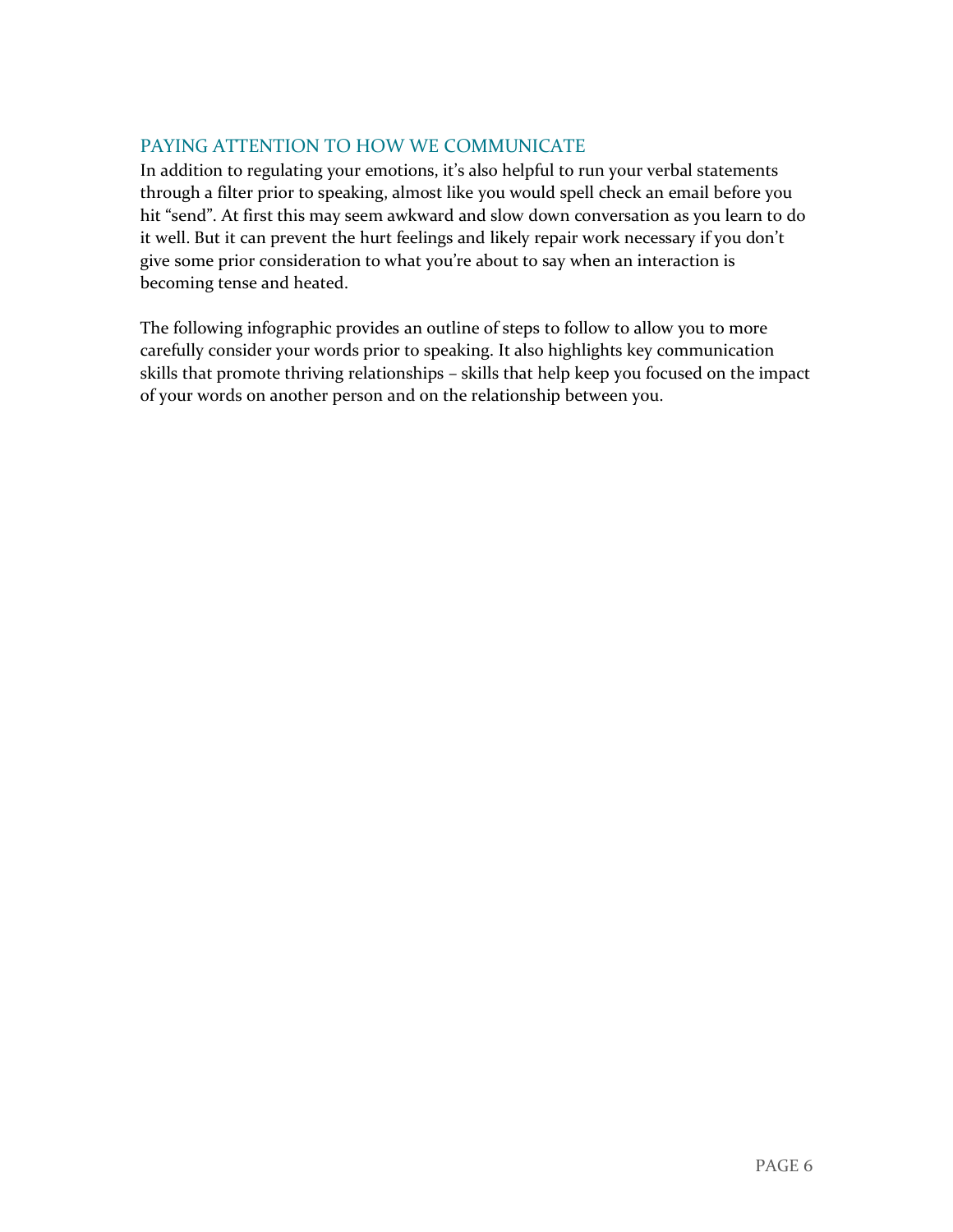

**Practice tip:** start with the "use judgment" prompt. You first need to make a habit of pausing and thinking before you speak, before you can start choosing what filter to use.

Next, choose one filter to practice while in conversation with someone and complete the reflective questions below.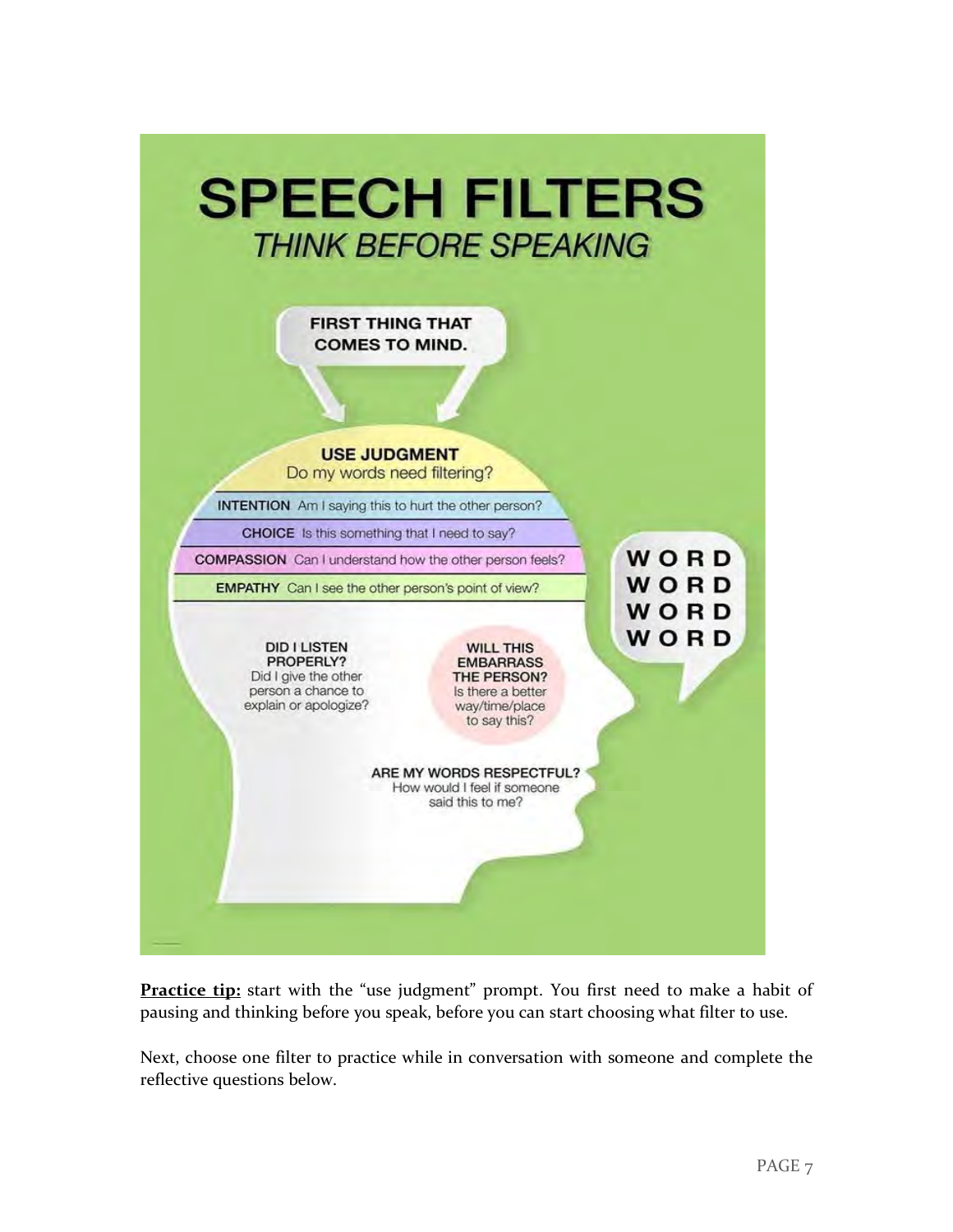#### **Reflective questions:**

Are there speech filters you notice you already use? If yes, please describe below.

What specific speech filters do you want to become more skilled at using? Identify a specific family member you want to try this with and explain how this could benefit your relationship with them.

<u> 1989 - Johann Barbara, martxa alemaniar amerikan basar da basar da basar da basar da basar da basar da basar</u>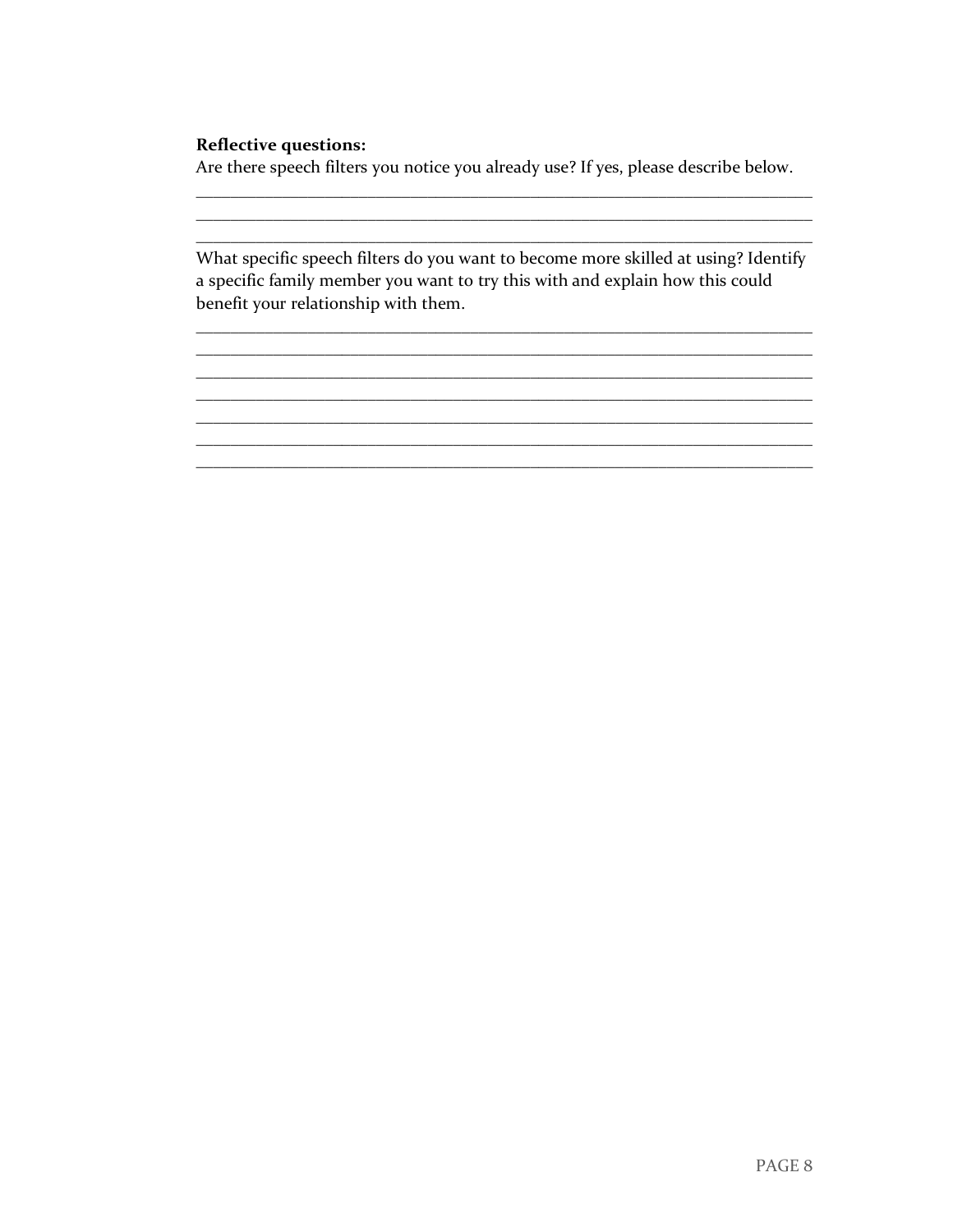### Understanding and Working with Family Patterns

Our family relationships are our first exposure to any relationship. We learn about how to relate with others generally with these first experiences, so in a way, our families create a foundation for our future relationships. As such, we also create patterns of relating with our families based on what works within the family. Sometimes, these interpersonal patterns are extended to others in our lives, but sometimes, these patterns are limited to our family members.

Before moving back in with your family, you might have noticed returning to familiar patterns during short family visits, or even short conversations. For example, you might notice getting into similar discussions or arguments with specific family members with the same kind of result. Sometimes you may feel like you are a teenager or a child all over again. Other times, you may find yourself acting in ways that you would never repeat outside of your family. These are common, and it's the result of our pre-existing interpersonal patterns that we easily fall into when we are around our families.

When you find this happening, and you notice that it generally doesn't feel good, there are some things that you can do to help change the pattern.

1. **Recognize it as a pattern.** Reflect back on the specific behaviours that you and your family member demonstrated. If you find yourself saying you *always* have this kind of conversation/interaction with this family member or with all family members, chances are it is a *well-practiced pattern.* 

Describe the pattern: How does it start? Thinking about behaviour, how do you react? How does your family member react? How does it keep going? When and how does it stop?

\_\_\_\_\_\_\_\_\_\_\_\_\_\_\_\_\_\_\_\_\_\_\_\_\_\_\_\_\_\_\_\_\_\_\_\_\_\_\_\_\_\_\_\_\_\_\_\_\_\_\_\_\_\_\_\_\_\_\_\_\_\_\_\_\_\_\_\_\_\_\_\_\_\_\_ \_\_\_\_\_\_\_\_\_\_\_\_\_\_\_\_\_\_\_\_\_\_\_\_\_\_\_\_\_\_\_\_\_\_\_\_\_\_\_\_\_\_\_\_\_\_\_\_\_\_\_\_\_\_\_\_\_\_\_\_\_\_\_\_\_\_\_\_\_\_\_\_\_\_\_ \_\_\_\_\_\_\_\_\_\_\_\_\_\_\_\_\_\_\_\_\_\_\_\_\_\_\_\_\_\_\_\_\_\_\_\_\_\_\_\_\_\_\_\_\_\_\_\_\_\_\_\_\_\_\_\_\_\_\_\_\_\_\_\_\_\_\_\_\_\_\_\_\_\_\_ \_\_\_\_\_\_\_\_\_\_\_\_\_\_\_\_\_\_\_\_\_\_\_\_\_\_\_\_\_\_\_\_\_\_\_\_\_\_\_\_\_\_\_\_\_\_\_\_\_\_\_\_\_\_\_\_\_\_\_\_\_\_\_\_\_\_\_\_\_\_\_\_\_\_\_ \_\_\_\_\_\_\_\_\_\_\_\_\_\_\_\_\_\_\_\_\_\_\_\_\_\_\_\_\_\_\_\_\_\_\_\_\_\_\_\_\_\_\_\_\_\_\_\_\_\_\_\_\_\_\_\_\_\_\_\_\_\_\_\_\_\_\_\_\_\_\_\_\_\_\_ \_\_\_\_\_\_\_\_\_\_\_\_\_\_\_\_\_\_\_\_\_\_\_\_\_\_\_\_\_\_\_\_\_\_\_\_\_\_\_\_\_\_\_\_\_\_\_\_\_\_\_\_\_\_\_\_\_\_\_\_\_\_\_\_\_\_\_\_\_\_\_\_\_\_\_ \_\_\_\_\_\_\_\_\_\_\_\_\_\_\_\_\_\_\_\_\_\_\_\_\_\_\_\_\_\_\_\_\_\_\_\_\_\_\_\_\_\_\_\_\_\_\_\_\_\_\_\_\_\_\_\_\_\_\_\_\_\_\_\_\_\_\_\_\_\_\_\_\_\_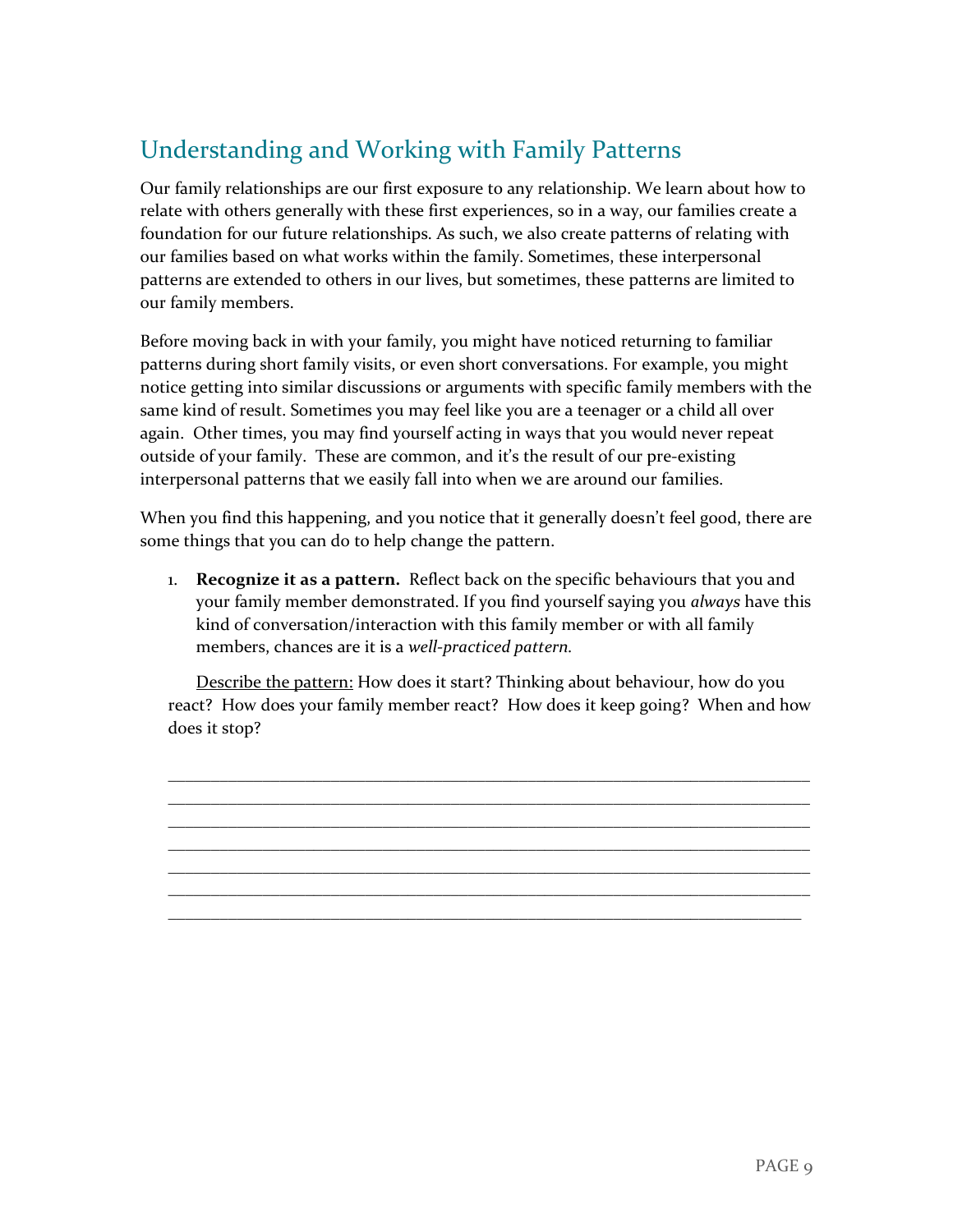2. **Recognize your role in the pattern.** Take responsibility for your own behaviours. It takes at least 2 people to keep a pattern going, but it can change with only one person making a different choice. You may have been responding to someone else, but you still have a choice. Reflect on what parts of it you want to own, and what is the others part to be responsible for.

Taking Responsibility: What part do you play in this pattern? What choices do you make when it starts? What isn't your part in this pattern (i.e., What is not your responsibility?)

\_\_\_\_\_\_\_\_\_\_\_\_\_\_\_\_\_\_\_\_\_\_\_\_\_\_\_\_\_\_\_\_\_\_\_\_\_\_\_\_\_\_\_\_\_\_\_\_\_\_\_\_\_\_\_\_\_\_\_\_\_\_\_\_\_\_\_\_\_\_\_\_\_\_\_ \_\_\_\_\_\_\_\_\_\_\_\_\_\_\_\_\_\_\_\_\_\_\_\_\_\_\_\_\_\_\_\_\_\_\_\_\_\_\_\_\_\_\_\_\_\_\_\_\_\_\_\_\_\_\_\_\_\_\_\_\_\_\_\_\_\_\_\_\_\_\_\_\_\_\_ \_\_\_\_\_\_\_\_\_\_\_\_\_\_\_\_\_\_\_\_\_\_\_\_\_\_\_\_\_\_\_\_\_\_\_\_\_\_\_\_\_\_\_\_\_\_\_\_\_\_\_\_\_\_\_\_\_\_\_\_\_\_\_\_\_\_\_\_\_\_\_\_\_\_\_ \_\_\_\_\_\_\_\_\_\_\_\_\_\_\_\_\_\_\_\_\_\_\_\_\_\_\_\_\_\_\_\_\_\_\_\_\_\_\_\_\_\_\_\_\_\_\_\_\_\_\_\_\_\_\_\_\_\_\_\_\_\_\_\_\_\_\_\_\_\_\_\_\_\_\_ \_\_\_\_\_\_\_\_\_\_\_\_\_\_\_\_\_\_\_\_\_\_\_\_\_\_\_\_\_\_\_\_\_\_\_\_\_\_\_\_\_\_\_\_\_\_\_\_\_\_\_\_\_\_\_\_\_\_\_\_\_\_\_\_\_\_\_\_\_\_\_\_\_\_\_



can do to change your part of the interaction. Maybe you need to take a break during the interaction? Maybe you need to work on recognizing the pattern earlier on before it's already in motion? Maybe it is simply acknowledging the pattern exists and letting it be without engaging in it (i.e., "don't take the bait!").

\_\_\_\_\_\_\_\_\_\_\_\_\_\_\_\_\_\_\_\_\_\_\_\_\_\_\_\_\_\_\_\_\_\_\_\_\_\_\_\_\_\_\_\_\_\_\_\_\_\_\_\_\_\_\_\_\_\_\_\_\_\_\_\_\_\_\_\_\_\_\_\_\_\_\_ \_\_\_\_\_\_\_\_\_\_\_\_\_\_\_\_\_\_\_\_\_\_\_\_\_\_\_\_\_\_\_\_\_\_\_\_\_\_\_\_\_\_\_\_\_\_\_\_\_\_\_\_\_\_\_\_\_\_\_\_\_\_\_\_\_\_\_\_\_\_\_\_\_\_\_ \_\_\_\_\_\_\_\_\_\_\_\_\_\_\_\_\_\_\_\_\_\_\_\_\_\_\_\_\_\_\_\_\_\_\_\_\_\_\_\_\_\_\_\_\_\_\_\_\_\_\_\_\_\_\_\_\_\_\_\_\_\_\_\_\_\_\_\_\_\_\_\_\_\_\_ \_\_\_\_\_\_\_\_\_\_\_\_\_\_\_\_\_\_\_\_\_\_\_\_\_\_\_\_\_\_\_\_\_\_\_\_\_\_\_\_\_\_\_\_\_\_\_\_\_\_\_\_\_\_\_\_\_\_\_\_\_\_\_\_\_\_\_\_\_\_\_\_\_\_

\_\_\_\_\_\_\_\_\_\_\_\_\_\_\_\_\_\_\_\_\_\_\_\_\_\_\_\_\_\_\_\_\_\_\_\_\_\_\_\_\_\_\_\_\_\_\_\_\_\_\_\_\_\_\_\_\_\_\_\_\_\_\_\_\_\_\_\_\_\_\_\_\_\_\_ \_\_\_\_\_\_\_\_\_\_\_\_\_\_\_\_\_\_\_\_\_\_\_\_\_\_\_\_\_\_\_\_\_\_\_\_\_\_\_\_\_\_\_\_\_\_\_\_\_\_\_\_\_\_\_\_\_\_\_\_\_\_\_\_\_\_\_\_\_\_\_\_\_\_\_ \_\_\_\_\_\_\_\_\_\_\_\_\_\_\_\_\_\_\_\_\_\_\_\_\_\_\_\_\_\_\_\_\_\_\_\_\_\_\_\_\_\_\_\_\_\_\_\_\_\_\_\_\_\_\_\_\_\_\_\_\_\_\_\_\_\_\_\_\_\_\_\_\_\_\_

\_\_\_\_\_\_\_\_\_\_\_\_\_\_\_\_\_\_\_\_\_\_\_\_\_\_\_\_\_\_\_\_\_\_\_\_\_\_\_\_\_\_\_\_\_\_\_\_\_\_\_\_\_\_\_\_\_\_\_\_\_\_\_\_\_\_\_\_\_\_\_\_\_\_\_ \_\_\_\_\_\_\_\_\_\_\_\_\_\_\_\_\_\_\_\_\_\_\_\_\_\_\_\_\_\_\_\_\_\_\_\_\_\_\_\_\_\_\_\_\_\_\_\_\_\_\_\_\_\_\_\_\_\_\_\_\_\_\_\_\_\_\_\_\_\_\_\_\_\_\_ \_\_\_\_\_\_\_\_\_\_\_\_\_\_\_\_\_\_\_\_\_\_\_\_\_\_\_\_\_\_\_\_\_\_\_\_\_\_\_\_\_\_\_\_\_\_\_\_\_\_\_\_\_\_\_\_\_\_\_\_\_\_\_\_\_\_\_\_\_\_\_\_\_\_\_ \_\_\_\_\_\_\_\_\_\_\_\_\_\_\_\_\_\_\_\_\_\_\_\_\_\_\_\_\_\_\_\_\_\_\_\_\_\_\_\_\_\_\_\_\_\_\_\_\_\_\_\_\_\_\_\_\_\_\_\_\_\_\_\_\_\_\_\_\_\_\_\_\_\_\_ \_\_\_\_\_\_\_\_\_\_\_\_\_\_\_\_\_\_\_\_\_\_\_\_\_\_\_\_\_\_\_\_\_\_\_\_\_\_\_\_\_\_\_\_\_\_\_\_\_\_\_\_\_\_\_\_\_\_\_\_\_\_\_\_\_\_\_\_\_\_\_\_\_\_

What can you change?

What do you need or want to see change between you and your family member?

\_\_\_\_\_\_\_\_\_\_\_\_\_\_\_\_\_\_\_\_\_\_\_\_\_\_\_\_\_\_\_\_\_\_\_\_\_\_\_\_\_\_\_\_\_\_\_\_\_\_\_\_\_\_\_\_\_\_\_\_\_\_\_\_\_\_\_\_\_\_\_\_\_\_

What can you do to help this change happen?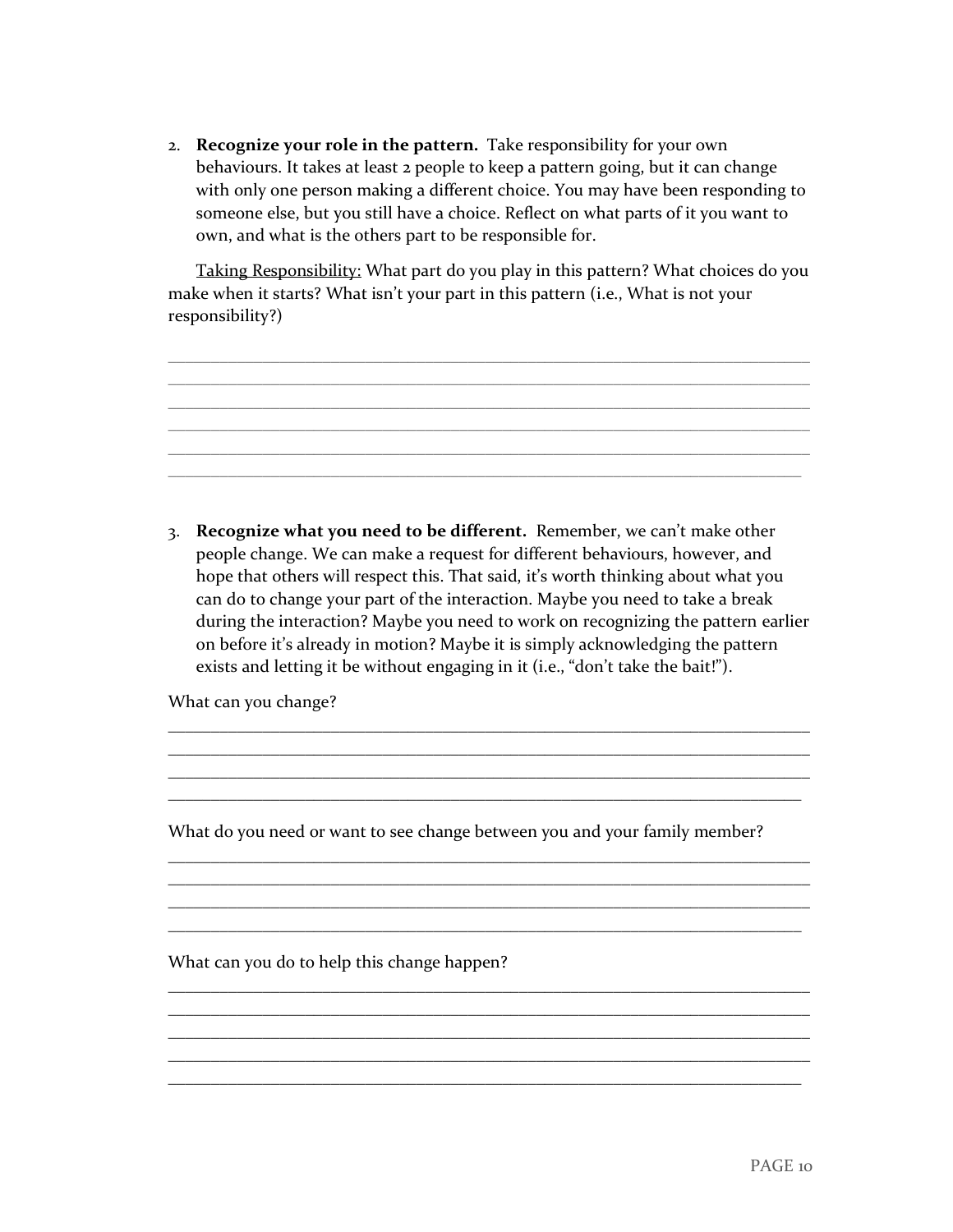- 4. **Talk about it.** Clear communication is important when trying to change patterns in relationships. Use these vital skills in sharing your requests and helping to change the pattern. Using communication skills, you can establish boundaries around your needs while also being open to what others need to make these changes. We often recommend using I-statements to help communicate your needs. These have a distinct formula as follows:
	- a. I feel (emotion word) when you (behaviour you notice). I would like/appreciate it if (requested change in behaviour).

**Example:** I feel frustration and anger when you come into my room without permission. I would appreciate it if you would knock first and wait for permission to come in before you walk into my room.

b. I-statements are intended for you to take ownership of your feelings and requests. They are a way to communicate what your perspective and needs without placing blame while keeping it strictly to behaviours. Here is an example of what **NOT** to do:

**Poor Example:** I feel you are a jerk and inconsiderate (name calling) when you come into my room without permission. I would appreciate you not being a jerk in the future.

This statement isn't helpful as it involves name calling as well as anticipating others' motivations. It also is not clear in what behavioural change you are requesting. Instead, you want to focus on your reactions to the behaviour, not your thoughts about how or why the person is behaving that way.

\_\_\_\_\_\_\_\_\_\_\_\_\_\_\_\_\_\_\_\_\_\_\_\_\_\_\_\_\_\_\_\_\_\_\_\_\_\_\_\_\_\_\_\_\_\_\_\_\_\_\_\_\_\_\_\_\_\_\_\_\_\_\_\_\_ \_\_\_\_\_\_\_\_\_\_\_\_\_\_\_\_\_\_\_\_\_\_\_\_\_\_\_\_\_\_\_\_\_\_\_\_\_\_\_\_\_\_\_\_\_\_\_\_\_\_\_\_\_\_\_\_\_\_\_\_\_\_\_\_\_ \_\_\_\_\_\_\_\_\_\_\_\_\_\_\_\_\_\_\_\_\_\_\_\_\_\_\_\_\_\_\_\_\_\_\_\_\_\_\_\_\_\_\_\_\_\_\_\_\_\_\_\_\_\_\_\_\_\_\_\_\_\_\_\_\_ \_\_\_\_\_\_\_\_\_\_\_\_\_\_\_\_\_\_\_\_\_\_\_\_\_\_\_\_\_\_\_\_\_\_\_\_\_\_\_\_\_\_\_\_\_\_\_\_\_\_\_\_\_\_\_\_\_\_\_\_\_\_\_\_\_ \_\_\_\_\_\_\_\_\_\_\_\_\_\_\_\_\_\_\_\_\_\_\_\_\_\_\_\_\_\_\_\_\_\_\_\_\_\_\_\_\_\_\_\_\_\_\_\_\_\_\_\_\_\_\_\_\_\_\_\_\_\_\_\_\_ \_\_\_\_\_\_\_\_\_\_\_\_\_\_\_\_\_\_\_\_\_\_\_\_\_\_\_\_\_\_\_\_\_\_\_\_\_\_\_\_\_\_\_\_\_\_\_\_\_\_\_\_\_\_\_\_\_\_\_\_\_\_\_\_

c. Try it:

Want to learn more about relationships and communication? Check out TAO Self-Help through SAIT Student Development and Counselling's website located in the self-help tools area. Specifically, there are modules on relationships and communication in the Interpersonal Relationships and Communications pathway.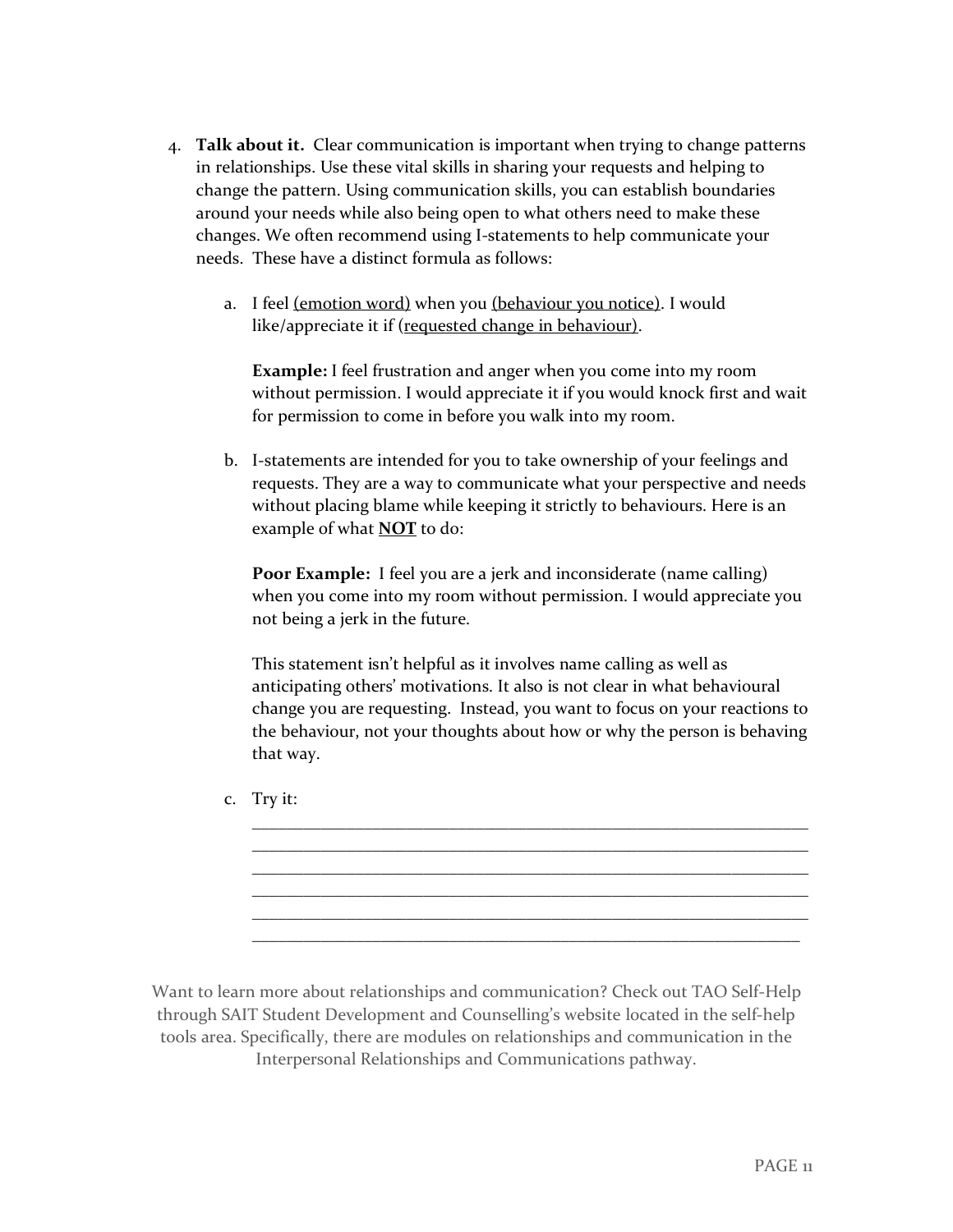### A Thank you Message and Additional Resources

We want to thank you for taking the time to fill out the exercises in this workbook and reflect upon what actions you can take to support a positive transition for you and your family. It takes courage to be willing to make changes so be kind and appreciative towards yourself. If you are a SAIT student currently enrolled in classes, you can speak to a counsellor with **Student Development and Counselling.** Counsellors are a team of registered/provisional psychologists and social workers. Call 403-284-7023 for an appointment.

Listed below are various community-based supports as well as free online resources you can refer to as you continue your journey.

### FAMILY VIOLENCE SUPPORT

**Family Violence Information Line: 310-1818 (no area code)**

- Anonymous support available to anyone who calls. Also offered in 170 languages.
- Online chat also available and can be found here: [https://www.alberta.ca/family](https://www.alberta.ca/family-violence-find-supports.aspx)[violence-find-supports.aspx](https://www.alberta.ca/family-violence-find-supports.aspx)

### URGENT/CRISIS SUPPORT

**Distress Centre – 403-266-HELP (4357)**

- Anonymous crisis line support provided by highly trained volunteers, available 24/7. Also connect via daily chat. Only available in the Calgary area.
- For chat hours of operation, visit<https://www.distresscentre.com/need-help/>

**Alberta 211**

• Call or text 211 for Alberta wide Community and Social Services hotline, 24/7. Available in rural areas for added support and access to other local supports near you. Also connect via chat at [https://www.ab.211.ca/.](https://www.ab.211.ca/)

### FAMILY THERAPY

**Eastside Family Service**

- Free, walk in counselling servicing individuals, couple, and/or family. Clinic specializes in family concerns.
- At this time, service is only available by phone or eTherapy (information below).
- If you are experiencing difficulty getting through phone lines, please email [crtsupport@woodshomes.ca](mailto:crtsupport@woodshomes.ca) and someone will call you.
- Go to website to learn more: [https://www.woodshomes.ca/programs/eastside](https://www.woodshomes.ca/programs/eastside-family-centre/)[family-centre/](https://www.woodshomes.ca/programs/eastside-family-centre/)